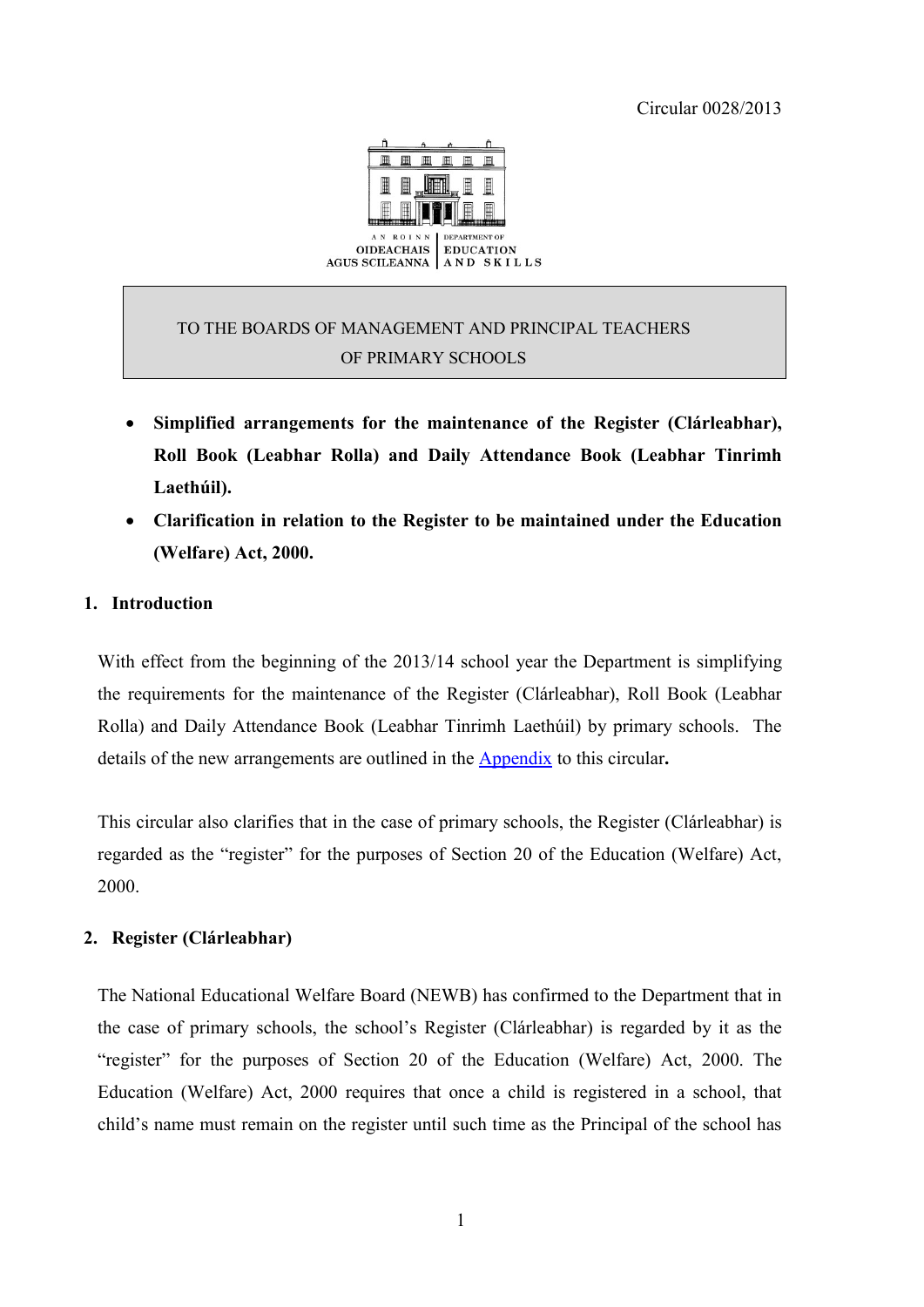been notified in accordance with the Act that the child is registered in another school or is registered (under Section 14 of the Education (Welfare) Act, 2000) with the NEWB.

This circular also clarifies that the requirement under Section 20(4) of the Education (Welfare) Act, 2000 to "remove" a child's name from the school register in circumstances where the school has been notified that a child is registered in another school or is registered with the NEWB (under Section 14 of the Act) will be met by means of noting this fact in the Register (Clárleabhar). A pupil's details may not however be erased, redacted or physically removed from the Register (Clárleabhar) **under any circumstances**. Further details in relation to meeting this requirement are set out in **[Section 2.3 \(c\)](#page-6-0)** of the Appendix to this Circular.

#### <span id="page-1-0"></span>**3. Requirement on schools to maintain accurate records**

Staffing and grants are allocated to schools based on the number of pupils enrolled in each school on the 30<sup>th</sup> September each year. It is therefore very important that accurate records are maintained by schools in relation to enrolments and pupil attendance. Boards of Management and Principal Teachers are reminded of their duty to ensure the accuracy of enrolment figures submitted to the Department and to immediately notify the Department of any error or irregularity in their school's enrolment return.

Principal Teachers have responsibility for the maintenance and accuracy of the Register (Clárleabhar), Roll Book (Leabhar Rolla) and Daily Attendance Book (Leabhar Tinrimh Laethúil) and must ensure that all teachers accurately and fully maintain the Roll Book (Leabhar Rolla) for their relevant classes. **The Department's policy for cases that involve any deliberate overstatement of enrolment records is to refer them to An Garda Síochána.**

Pupils who have been struck off the Roll Book (Leabhar Rolla) (even where remaining on the school Register (Clárleabhar) for the purposes of Section 20 of the Education Welfare Act, 2000) are not regarded as valid enrolments and must not be included in the school's enrolment returns to the Department. [Section 4](#page-2-0) of this circular explains the difference between striking a pupil's name from the Roll Book (Leabhar Rolla) and removing a pupil's name from the register.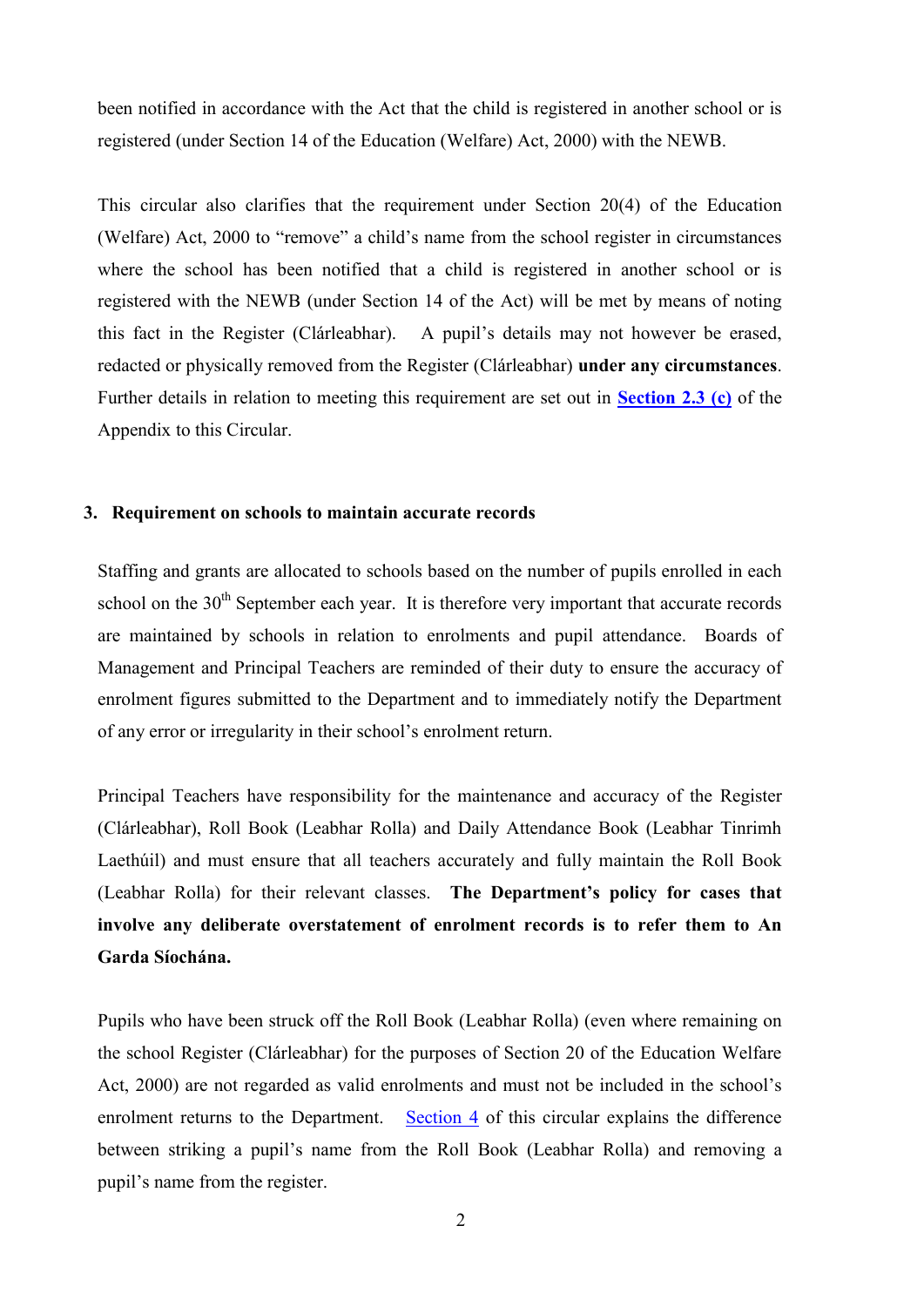# <span id="page-2-0"></span>**4. Striking a pupil's name from the Roll Book (Leabhar Rolla) and removing a pupil's name from the register**

It should be noted that striking a pupil's name from the Roll Book (Leabhar Rolla) is not the same as "removing" a pupil's name from the school's register for the purposes of Section 20 of the Education (Welfare Act), 2000.

With effect from the beginning of the 2013/14 school year, a pupil must be struck off the Roll Book (Leabhar Rolla) as soon as (i) the teacher becomes aware that the pupil has left the school or (ii) on the first Monday following **an absence of 20 consecutive school days**. However, Section 20 of the Education (Welfare Act), 2000 requires that a child's name must remain on the school Register (Clárleabhar) until such time as the Principal receives the required notification from another school (or from the NEWB) in accordance with the Act.

The requirement under Section 20 of the Education (Welfare) Act, 2000 to "remove" a child's name from the register in circumstances where the Principal has been notified that the child is registered in another school or is registered with the NEWB (under Section 14 of the Education (Welfare) Act, 2000) will be met by means of noting this fact in the Register (Clárleabhar). A pupil's details may not however be erased, redacted or physically removed from the Register (Clárleabhar) **under any circumstances**.

As outlined at **[Section 3](#page-1-0)**, pupils who have been struck off the Roll Book (Leabhar Rolla) (even where remaining on the school Register (Clárleabhar) for the purposes of Section 20 of the Education Welfare Act, 2000) are not regarded as valid enrolments and must not be included in the school's enrolment returns to the Department.

**Note:**

Details of when and how to record a pupil's removal from the Register (Clárleabhar) under Section 20 of the Education (Welfare) Act, 2000 are set out at **[Section 2.3 \(c\)](#page-6-0)** of the Appendix to this circular.

Details of when and how to strike off a pupil's name from the Roll Book (Leabhar Rolla) are set out at **[Section 3.3 \(c\)](#page-8-0)** of the Appendix to this circular.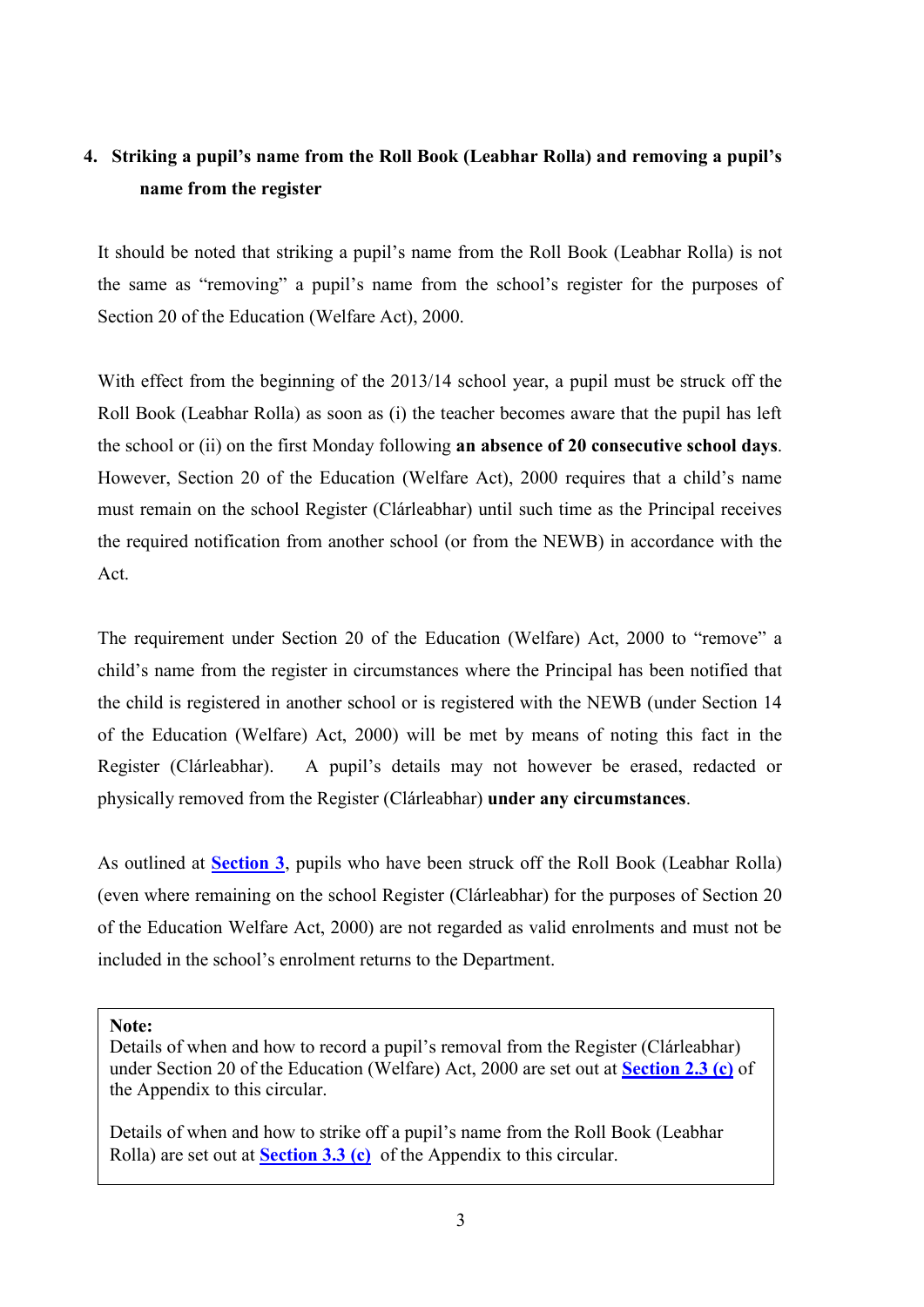#### **5. Primary online pupil database**

Preparatory work has commenced by the Department's Statistics Unit and IT Unit on the development of a primary online pupil database. This is a substantial project and the Department envisages starting a consultation process with the management bodies and relevant education partners in early Autumn 2013. The primary online pupil database will, when operational, involve the recording of data at an individual pupil level, including the collection of the Personal Public Service Number (PPSN). It is intended that the primary online pupil database will replace the National School Annual Census and the range of variables collected will be similar to those collected on the census.

As the nature and scope of the primary pupil database project develops, further consideration will be given by the Department to permitting schools to use only electronic records systems at school level for maintaining the Register (Clárleabhar), Roll Book (Leabhar Rolla) and Daily Attendance Book (Leabhar Tinrimh Laethúil). The Department has had some discussions with the relevant education partners regarding same. Given the complexities of the issues involved, further discussions will be held in relation to the minimum requirements (in areas such as data integrity, audit trails, data protection, oversight and other core system requirements etc.) which will need to be met by any such electronic systems.

However, pending the development of the primary pupil database, schools are reminded that the official Register (Clárleabhar) and Roll Book (Leabhar Rolla) must continue to be maintained in the existing manual format. In the case of the Daily Attendance Book (Leabhar Tinrimh Laethúil), schools may opt to use an [excel version of the book](http://www.education.ie/en/Schools-Colleges/Services/Roll-Books/Leabhar_Tinrimh_laethúil.xls) which is available to download from the Department's website (further details at **[section 4](#page-9-0)** of the Appendix to this circular).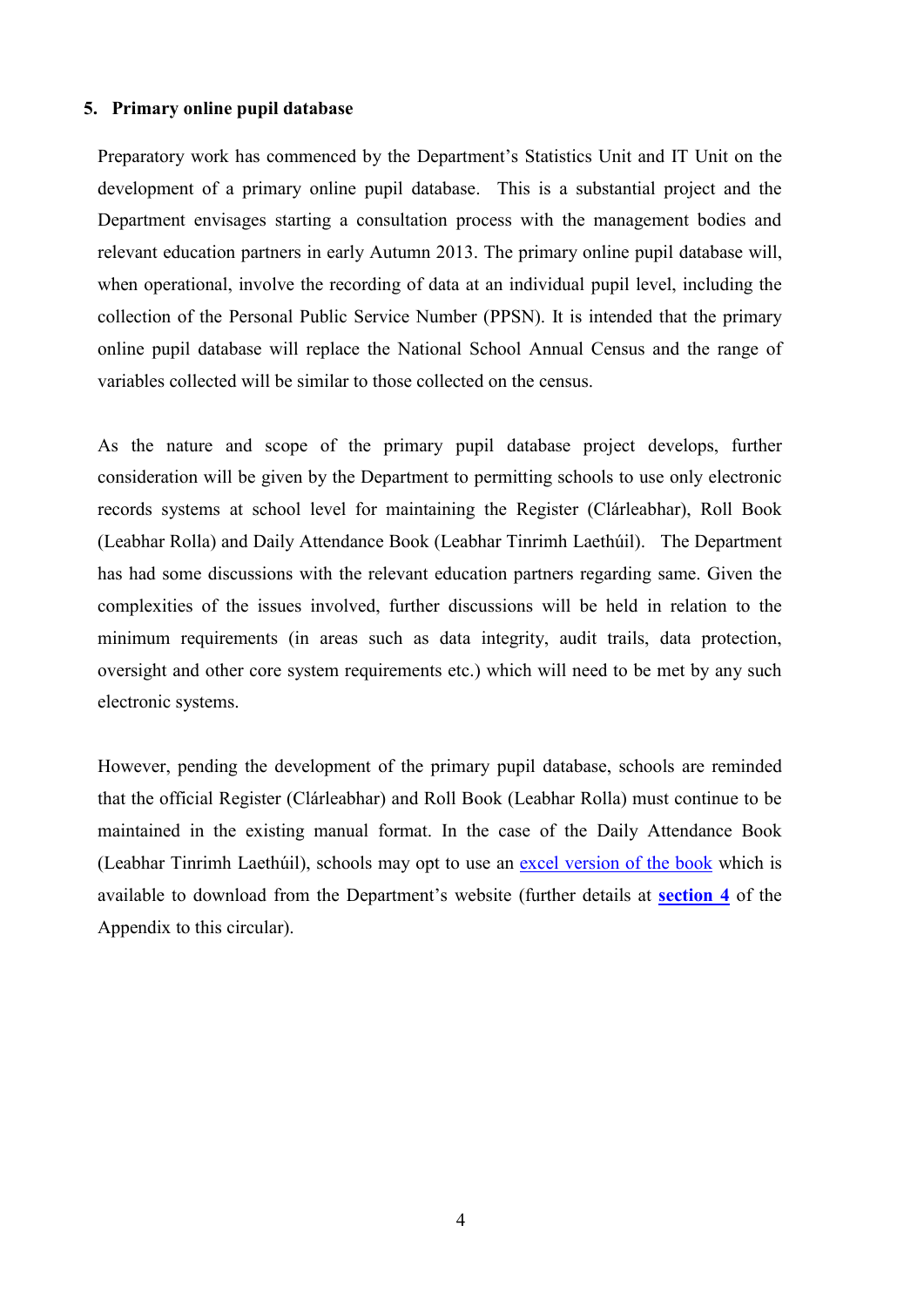## **6. Dissemination of circular**

A copy of this circular should be provided to members of the board of management and the teaching staff of each school. This circular may be accessed on the Department of Education and Skills website at [www.education.ie](http://www.education.ie/) . An Irish version of this circular is also available on the Department's website.

## **7. Queries in relation to this circular**

Queries in relation to this circular should be e-mailed to the Department at:

## [schoolgovernance@education.gov.ie](mailto:schoolgovernance@education.gov.ie)

The Department may also publish a list of the most **Frequently Asked Questions (FAQs)** on the Department's website in relation to this circular.

Hubert Loftus Principal Officer School Governance Section

July 2013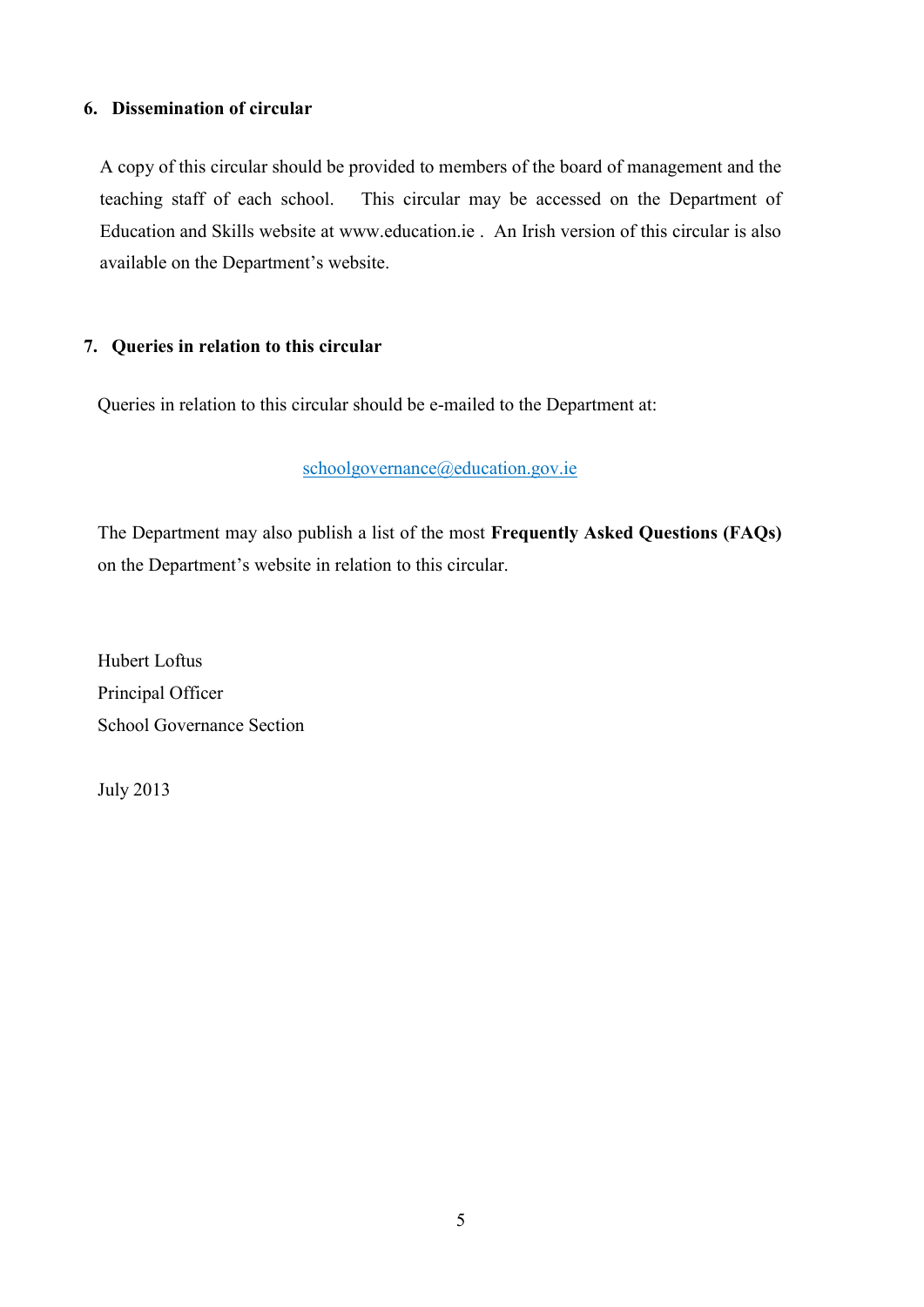<span id="page-5-0"></span>**APPENDIX: Simplified arrangements for the maintenance of the Register (Clárleabhar), Roll Book (Leabhar Rolla) and Daily Attendance Book (Leabhar Tinrimh Laethúil)**

#### **1. Simplified Arrangements from 2013/14 onwards**

With effect from the beginning of the 2013/14 school year, the Department is simplifying the requirements for the maintenance of the Register (Clárleabhar), Roll Book (Leabhar Rolla) and Daily Attendance Book (Leabhar Tinrimh Laethúil) by primary schools. The details of these simplified arrangements are outlined below.

Schools should note that there is no need to obtain new books to accommodate these simplified arrangements and schools must therefore continue to use their existing books taking account of the changes set out in this appendix. All records must be maintained in accordance with the requirements of relevant data protection legislation.

Apart from the specific modifications that are set out in this circular, all other existing instructions and requirements relating to the maintenance of the Register (Clárleabhar), Roll Book (Leabhar Rolla) and Daily Attendance Book (Leabhar Tinrimh Laethúil) remain in place.

Examples of the simplified arrangements for the three books can be accessed **[here](http://www.education.ie/en/Schools-Colleges/Services/Roll-Books/Circular-0028-2013-Books-in-Use.xls)***.*

#### **2. Arrangements for the Register (Clárleabhar)**

**2.1** The purpose of the Register (Clárleabhar) is to preserve a permanent record of the school history of each pupil and to present it in a clear and precise form. With effect from the beginning of the 2013/14 school year, the Register (Clárleabhar) may be completed in either English or Irish and schools may, if desired, use a single Register (Clárleabhar) rather than separate registers for boys and girls.

As outlined at Section 2 of the circular, the NEWB has confirmed to the Department that in the case of primary schools, the school's Register (Clárleabhar) is regarded by it as the "register" for the purposes of Section 20 of the Education (Welfare) Act 2000.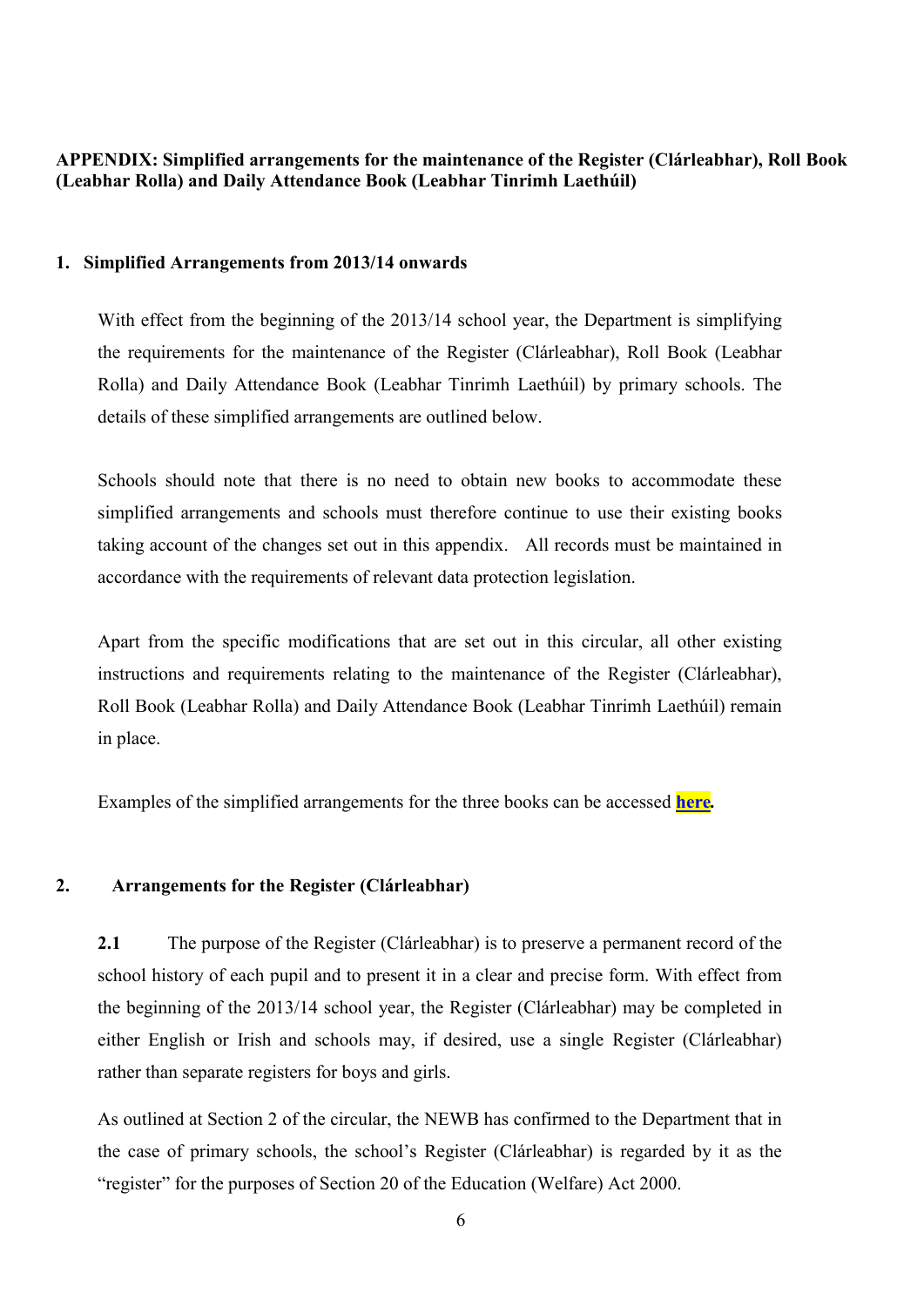- **2.2** The following information will **no longer** be recorded in the Register (Clárleabhar):
	- (a) the occupation of the parent(s)/guardian(s);
	- (b) information on the pupils' attainment in the various curriculum subjects, details of medical examinations and psychological assessments.
- <span id="page-6-0"></span>**2.3** The following are the **changes** to the information to be recorded in the Register (Clárleabhar):
	- (a) the name recorded for a pupil in the Register (Clárleabhar) will be the name as recorded on the pupil's birth certificate or other appropriate legal document. The name on a baptismal certificate (or other non-legal document) is no longer deemed acceptable for this purpose;
	- (b) in the column headed "Religious Denomination as stated by Parent (or Guardian)" details of the religion or the belief or, where relevant, none, as indicated by the parent or guardian to the school, should be recorded;
	- (c) the column headed "Additional Information" shall now be used to record instances where a child's name has been "removed" from the Register (Clárleabhar) in accordance with the requirements of the Education (Welfare) Act 2000. Under the Education (Welfare) Act, 2000, a child's name may not be "removed" from the school register other than in the following circumstances:
		- (i) where a Principal receives a notification under Section 20(4) of the Education (Welfare) Act, 2000 that a child is registered in another recognised school, the Principal must "remove" the name of the child concerned from the school's Register (Clárleabhar) (unless the child continues to receive part of his or her education at the school) or;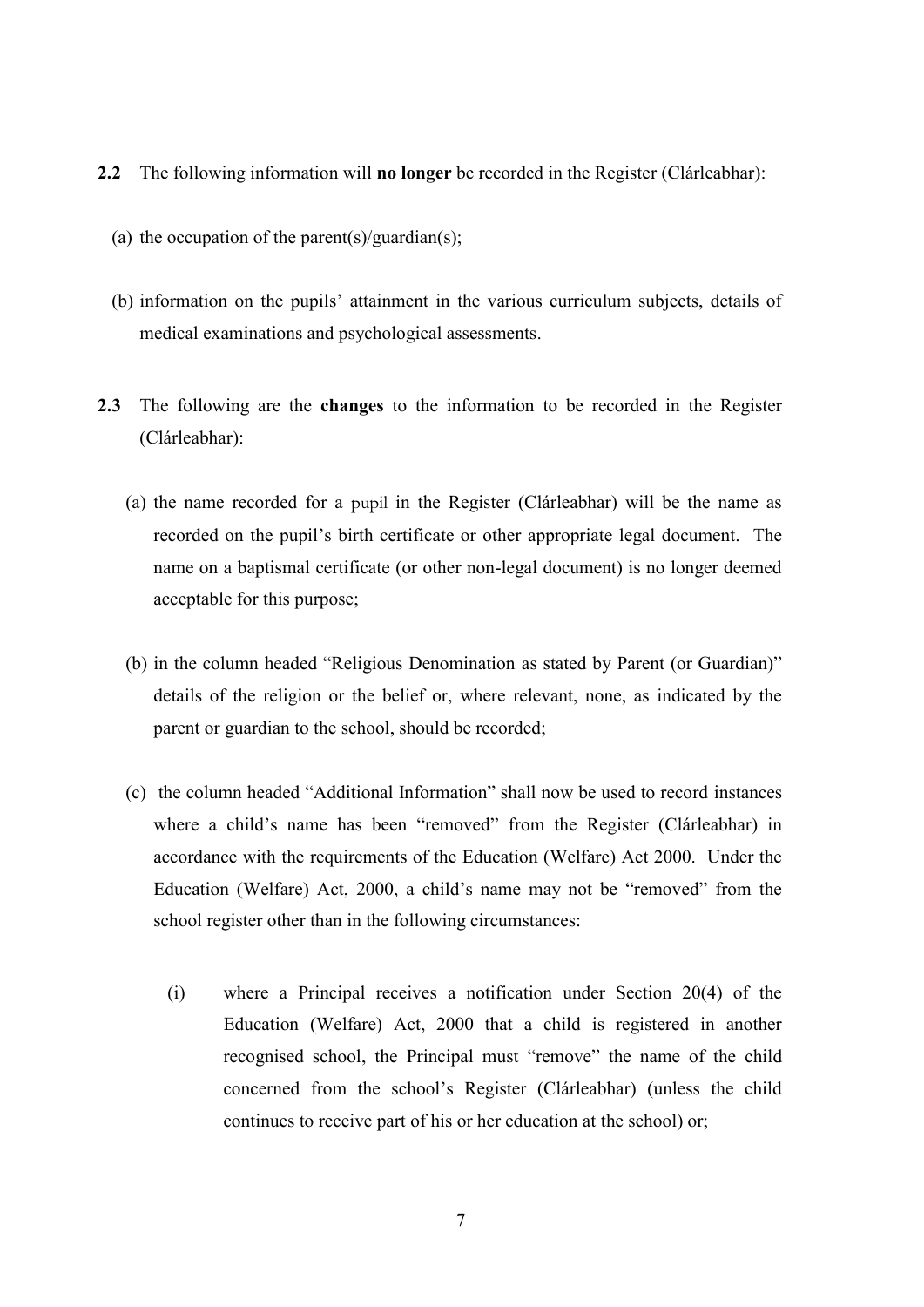(ii) where a Principal receives a notification under Section 20(6) of the Education (Welfare) Act, 2000 that a child is registered in the register maintained by the NEWB (i.e. the NEWB register of children receiving education in a place other than a school), the Principal must "remove" the name of the child concerned from the school's Register (Clárleabhar).

The requirement to "remove" a child's name from the Register (Clárleabhar) in the circumstances set out at (i) and (ii) above will be met by noting this fact in the column headed "Additional Information" for the relevant child concerned, detailing the date of removal from the register and the relevant provision of the Act. For example, if a school receives notification on 14 October 2013 that a child is registered in another school, the following entry should be made: "Removed from register 14/10/2013. Section 20(4)". The relevant notification must be retained and made available to the Department and/or the NEWB if requested.

A pupil's details may not however be erased, redacted or physically removed from the Register (Clárleabhar) **under any circumstances**.

An example of the simplified arrangements for the Register (Clárleabhar) can be accessed **[here](http://www.education.ie/en/Schools-Colleges/Services/Roll-Books/Example-of-simplified-arrangements-for-the-Register-Clárleabhar-.xls)**:

#### **3. Arrangements for the Roll Book (Leabhar Rolla)**

- **3.1** The purpose of the Roll Book (Leabhar Rolla) is to record the daily and cumulative attendance of individual pupils.
- **3.2** The following information will **no longer** be recorded in the Roll Book (Leabhar Rolla):
	- (a) information previously gathered in Column G (number of days that the pupil was on the roll that were not counted in the average number for the quarter);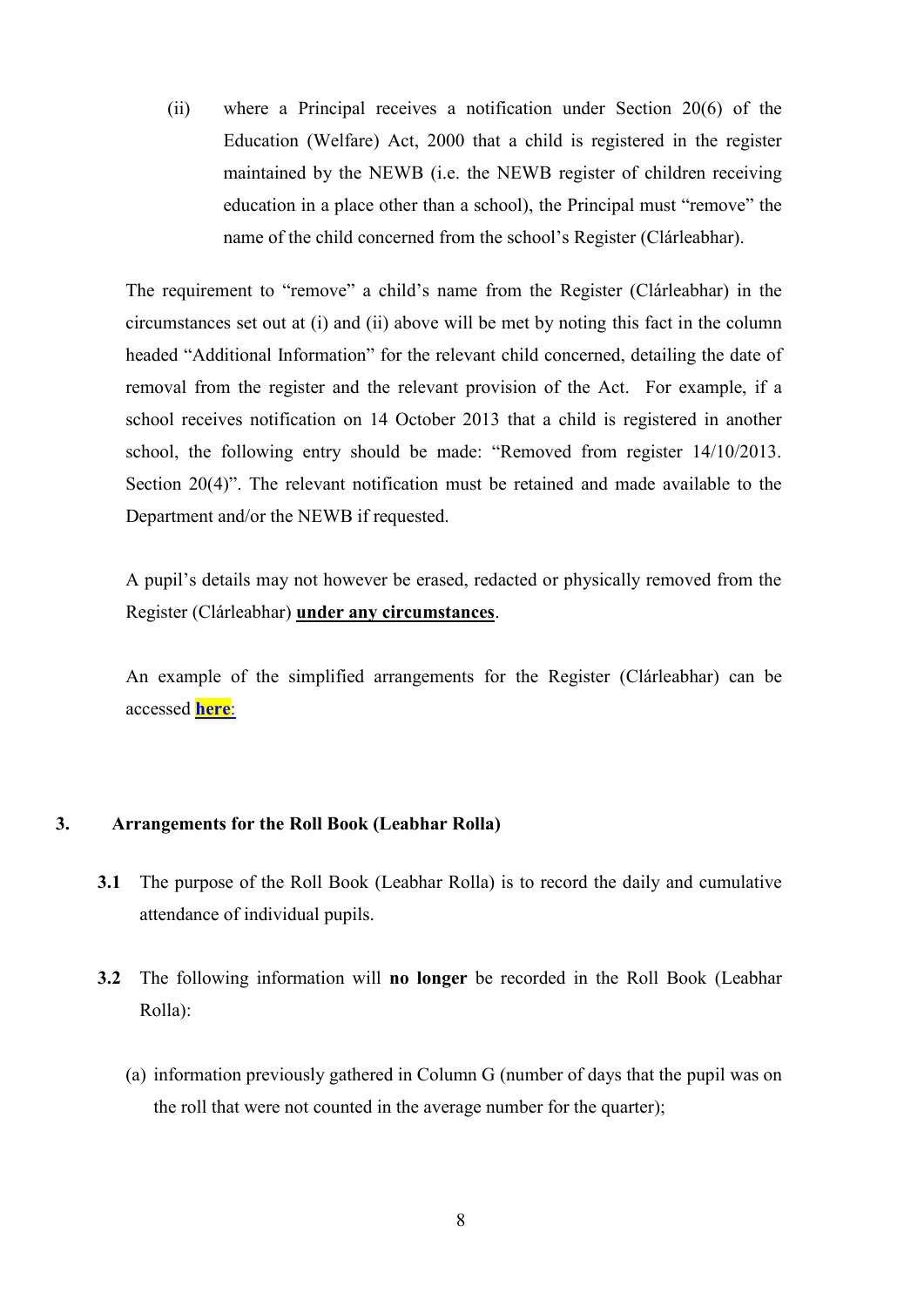- (b) information gathered in Column L (regarding aggregated enrolment and attendance of pupils under 6 and over 14 years of age);
- (c) detail on the average age of the pupils in the class(es) (previously recorded at the bottom of the page) should be left blank.
- **3.3** The following are the **changes** to the information to be recorded in the Roll Book (Leabhar Rolla):
	- (a) information previously gathered in columns H, I and M (regarding aggregated attendance for individual pupils and details of pupils' addresses) need not be entered in the Roll Book (Leabhar Rolla) and may, if desired, be left blank;
	- (b) a pupil will be marked either present or absent at the time of roll call and there will be no provision for adjusting the Roll Book (Leabhar Rolla) where a pupil subsequently does not complete the full school day or arrives after the roll call;
	- (c) a pupil's name must be struck off the Roll Book (Leabhar Rolla) for the following reasons:
		- (i) as soon as the teacher becomes aware that the pupil has left the school or;
		- (ii) on the first Monday following an absence of 20 consecutive school days.

<span id="page-8-0"></span>The procedure for striking a pupil's name from the Roll Book (Leabhar Rolla) by inserting the capital letter "B" and drawing a line through the relevant row of the Roll Book (Leabhar Rolla) remains as heretofore.

An example of simplified arrangements for the Roll Book (Leabhar Rolla) can be accessed **[here](http://www.education.ie/en/Schools-Colleges/Services/Roll-Books/Example-of-simplified-arrangements-for-the-Roll-Book-Leabhar-Rolla-.xls)**.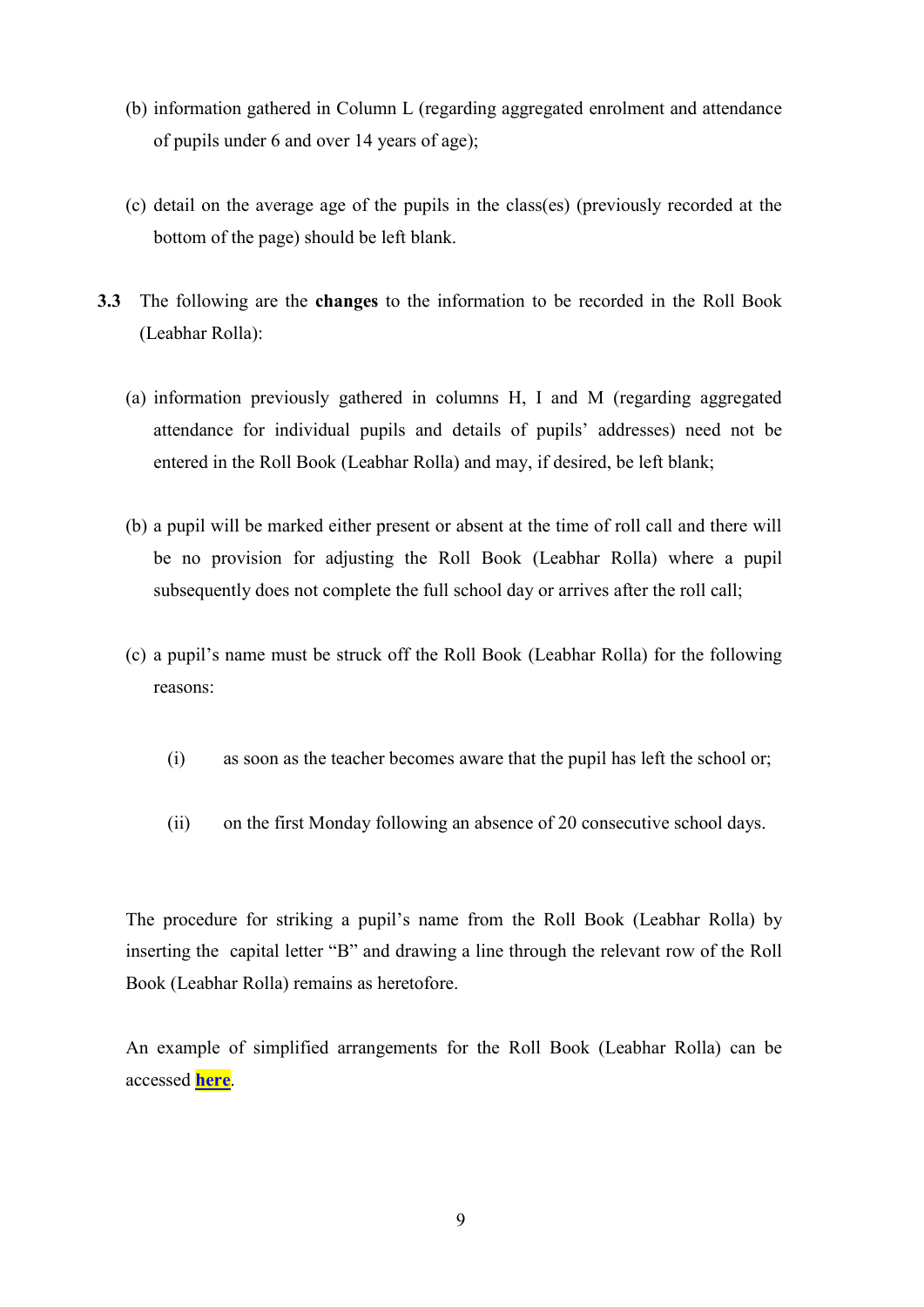#### <span id="page-9-0"></span>**4. Arrangements for the Daily Attendance Book (Leabhar Tinrimh Laethúil)**

**4.1** The purpose of the Daily Attendance Book (Leabhar Tinrimh Laethúil) is to record summary information in relation to daily, monthly and annual attendance of pupils. This book will no longer be available in hardcopy but is now available as an Excel spreadsheet on the Department's website. Schools may continue to use their existing hardcopy version of this book until exhausted or may now opt to use the excel version of the book which is available to download from the Department's website **[here](http://www.education.ie/en/Schools-Colleges/Services/Roll-Books/Leabhar_Tinrimh_laethúil.xls)***.* Schools which continue to use their existing hardcopy version of the Daily Attendance Book (Leabhar Tinrimh Laethúil) should note the simplified arrangements for its maintenance outlined in **[Section 4.2](#page-9-1) and [4.3](#page-10-0)** below.

The excel version provides for the separate recording of junior and senior infants and schools using this version must record information for these classes separately. The excel version contains in-built formulae which automatically compute relevant totals and percentages and will also automatically generate cumulative monthly, quarterly and annual data.

Schools using the Excel version must print and retain copies of the Excel record for each month. This must be signed by the Principal Teacher as a complete, authentic and accurate record and made available to the Department if requested. The latest date for printing and filing this record is the fifth school day after the end of the month in question.

- <span id="page-9-1"></span>**4.2** The recording of the following information is **no longer** required in the Daily Attendance Book (Leabhar Tinrimh Laethúil):
- (a) teacher details will no longer be recorded in the page with the heading "Na hOidí" which is located towards the front of the hardcopy book. This page must be left blank.
- (b) in the page for recording the daily attendances for each month, the following will no longer be recorded in the Monthly Summary (Achoimre na Míosa) box on the bottom right hand side of each page:
	- (i) Meánuimhir (average);
	- (ii) Laethanta gan áireamh (days not counted);